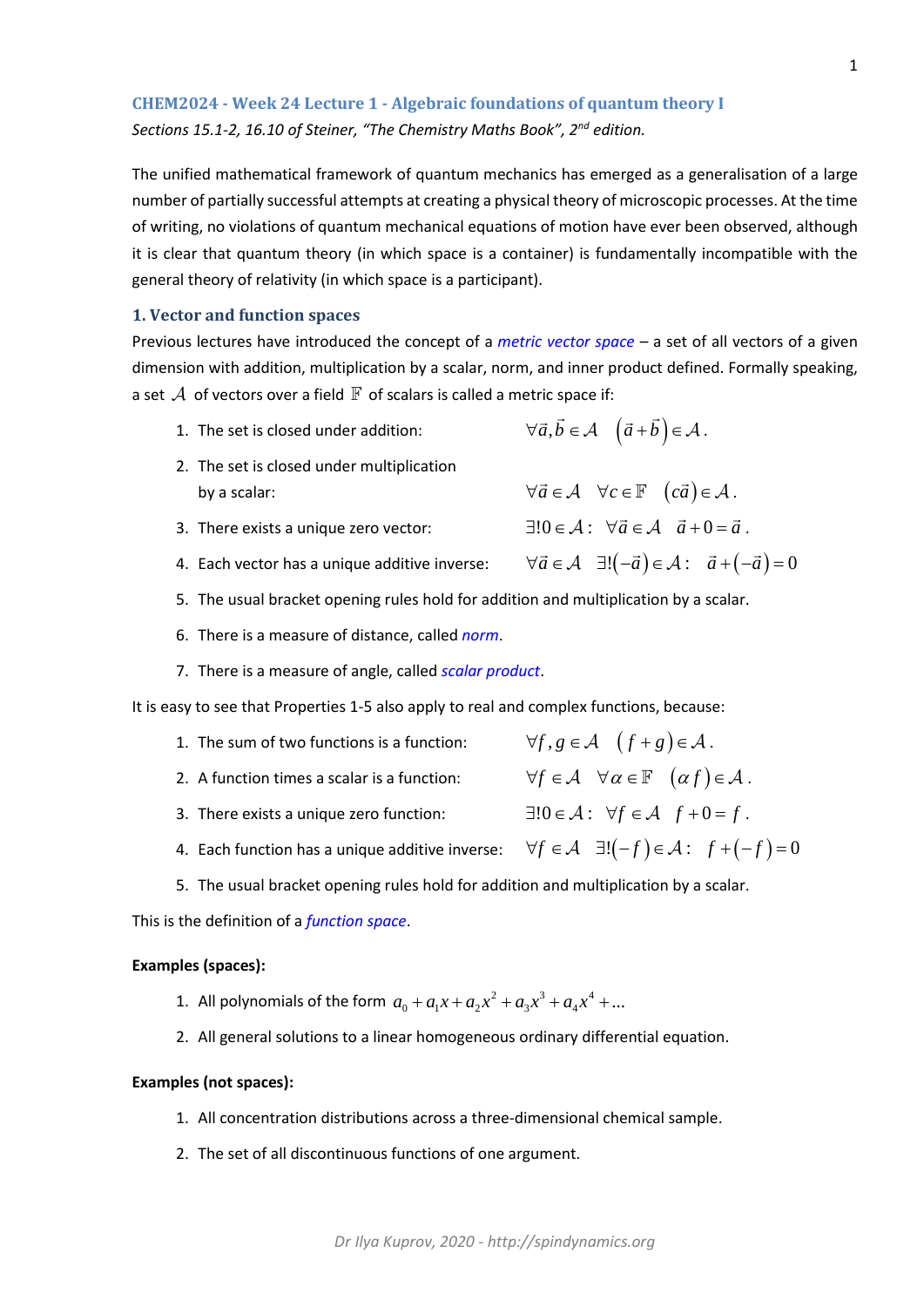## **2. Function norm and scalar product**

Very roughly speaking, functions may be viewed as long and densely packed vectors. The metric on function spaces is then introduced by analogy with vector spaces – by replacing sums with integrals:

$$
\|\vec{a}\| = \sqrt{\sum_{k} a_{k}^{*} a_{k}} \quad \Rightarrow \quad \|f(x)\| = \sqrt{\int f^{*}(x) f(x) dx}
$$
\n
$$
\langle \vec{a} | \vec{b} \rangle = \sum_{k} a_{k}^{*} b_{k} \quad \Rightarrow \quad \langle f(x) | g(x) \rangle = \int f^{*}(x) g(x) dx \tag{1}
$$

where  $||f(x)||$  is called the *norm* of the function  $f(x)$ , and  $\langle f(x)||g(x)\rangle$  is called the *scalar product* of functions  $f(x)$  and  $g(x)$ . The star denotes complex conjugation, and the integrals are taken over the domain that is relevant to the problem at hand, in the most general case from −∞ to ∞ . Norms and scalar products of multivariate functions are computed in a similar way, by integrating over all available variables. A function space equipped with a norm and a scalar product is called a *metric function space*. Pairs of functions that have a zero scalar product are called *orthogonal*. Functions with unit norm are called *normalised*. The norm of a function is always real and non-negative – only the zero function has a zero norm. Scalar products are, in general, complex numbers.

**Example 1**: calculate the norm of  $f(x) = 2x + ix^2$  on the interval  $x \in [0,1]$ . Solution: using the definition of the norm, we obtain

$$
||f(x)|| = \sqrt{\int_0^1 f^*(x) f(x) dx} = \sqrt{\int_0^1 (2x - ix^2) (2x + ix^2) dx} = \sqrt{\int_0^1 (4x^2 + x^4) dx} = \sqrt{\frac{23}{15}}
$$

**Example 2:** calculate the scalar product of  $\cos x$  and  $\sin x$  on the interval  $x \in [-\pi, \pi]$ . Solution: using the definition of the scalar product, we obtain

$$
\langle \cos x | \sin x \rangle = \int_{-\pi}^{\pi} \cos(x) \sin(x) dx = \frac{1}{2} \int_{-\pi}^{\pi} \sin(2x) dx = 0
$$

therefore, the two functions are orthogonal.

# **3. Linear combinations and linear independence**

The algebraic equivalence of vector and function spaces means that all concepts we have previously seen for vectors are simply copied over to functions. In particular, a function *f* is called a *linear combination* of functions  $\{g_1, g_2, g_3, ...\}$  if it can be expressed as

$$
f = a_1 g_1 + a_2 g_2 + a_3 g_3 + \dots
$$
 (2)

where  $\{a_1, a_2, a_3, ...\}$  are real or complex numbers.

A set of functions  $\{g_1, g_2, g_3, ...\}$  is called *linearly independent* if none of the functions can be expressed as a linear combination of other functions from the same set. If the set  $\{g_1, g_2, g_3, ...\}$  is linearly independent, then the expansion in Equation (2) is unique.